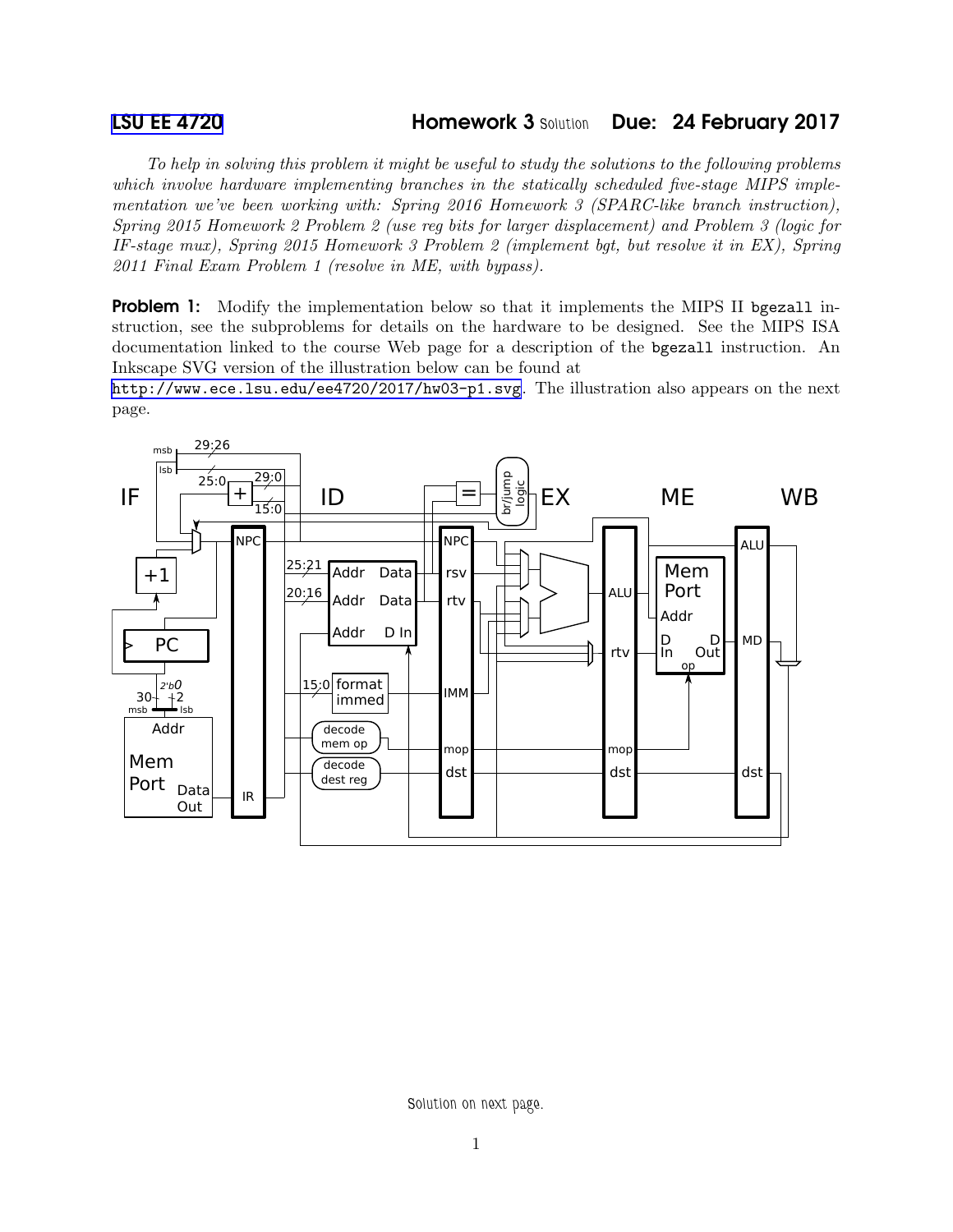

(*a*) Design control logic to detect the instruction and connect its output to the br/jump logic cloud. The control logic should consist of basic gates, **not** a box like bgezall

Solution appears above in green. The green logic also computes a taken signal, and it is that which is connected to the  $\lceil$  br/jump logic  $\lceil$ . Note that the  $\geq 0$  condition is true when the rs value is not negative, which can be inexpensively and quickly checked by looking at bit 31 of rsv.

(*b*) Design the control logic to squash the delay slot instruction when bgezall is not taken. The control logic should squash the delay slot instruction by changing its destination register and memory operation. Be sure that the control logic squashes the correct instruction, and does so only when bgezall is not taken. Do not rely on magic clouds [tm].

Solution appears above in red. The squash signal is asserted when there is a bgezall instruction in ID *and* when it is not taken. (A common mistake was to ignore whether or not there was a bgezall in ID when generating the